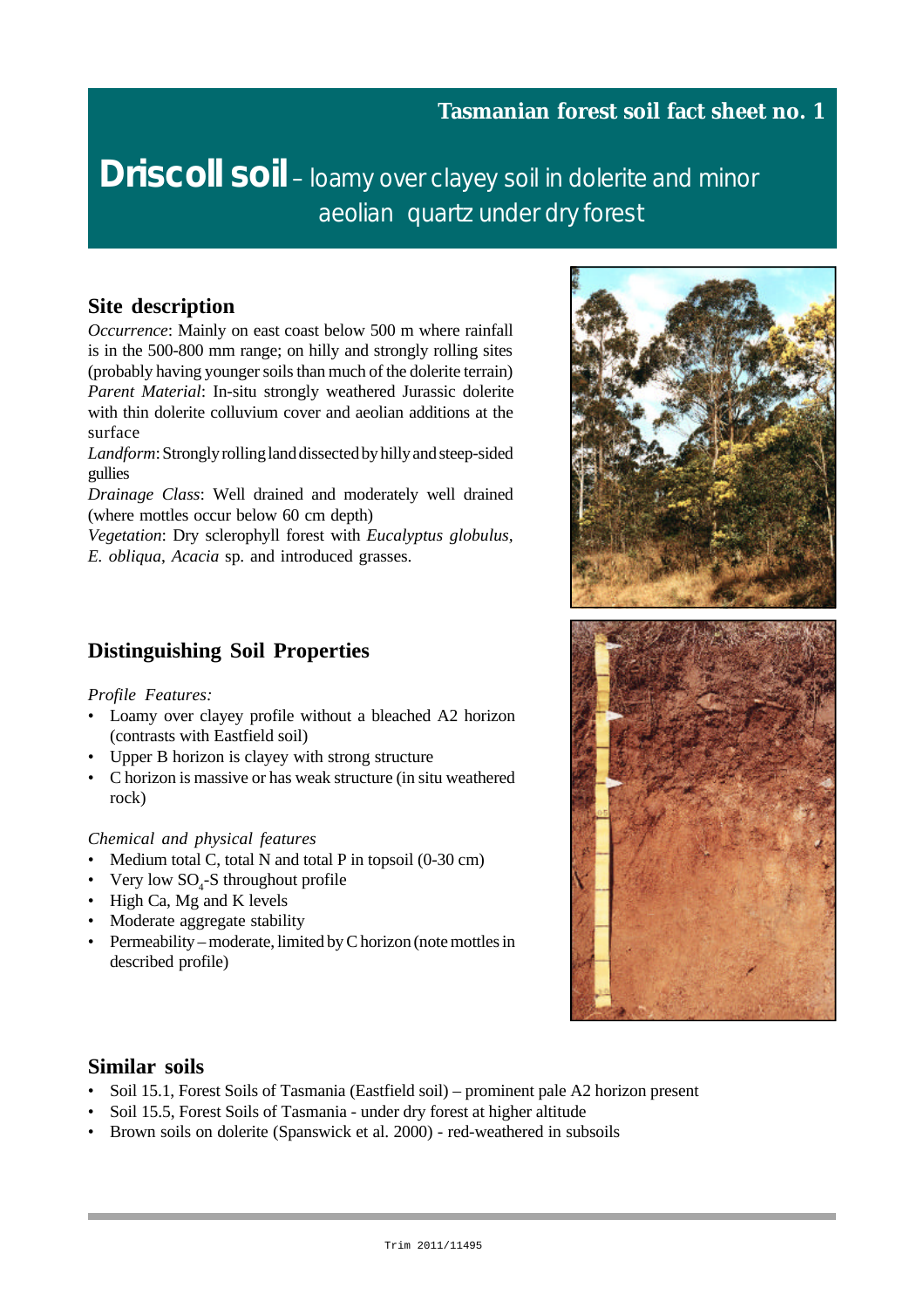## **Soil Degradation Potential**

| <b>FACTOR</b>            | RATING OF DEGRADATION POTENTIAL |
|--------------------------|---------------------------------|
| Erodibility:             | Moderate                        |
| Compaction and puddling: | Moderate                        |
| Mixing:                  | Moderate                        |
| Nutrient depletion:      | Moderate (N and P)              |
| Landslides:              | Moderate                        |
| Flooding:                | Negligible                      |
|                          |                                 |

## **Site Productivity**

Low productivity, limited primarily by low moisture availability and low N, P and S availability

#### **Soil Management**

Soils on hilly and steep slopes are prone to erosion following clearing and/or cultivation. Excessive disturbance and burning will reduce productivity.

## **Native Forest Logging and Regeneration**

LOGGING AND CLEARING:

Soils with few stones are unsuitable for wet-weather logging; bouldery and stony soils are suitable for wetweather logging provided soils are not saturated and runoff is minimised.

PREPARATION FOR REGENERATION:

Scarification of the soil surface or burning is required for good germination. Hot burns not recommended because of low N status. Success of regeneration depends on moisture conditions.

SILVICULTURAL CONSIDERATIONS:

Low water availability limits long-term productivity. Long-term management as a low wood-production forest following appropriate partial logging operations is likely to be the most viable option.

### **Suitability for Plantations**

**Marginally suitable to unsuitable** for plantations, limited by low productivity and droughtiness CLEARING: Care must be taken to retain the surface soils

CULTIVATION: Ripping to break up firm subsoils will be beneficial

FERTILISER: N and P and S fertiliser is required at planting and secondary fertilisation is necessary throughout the rotation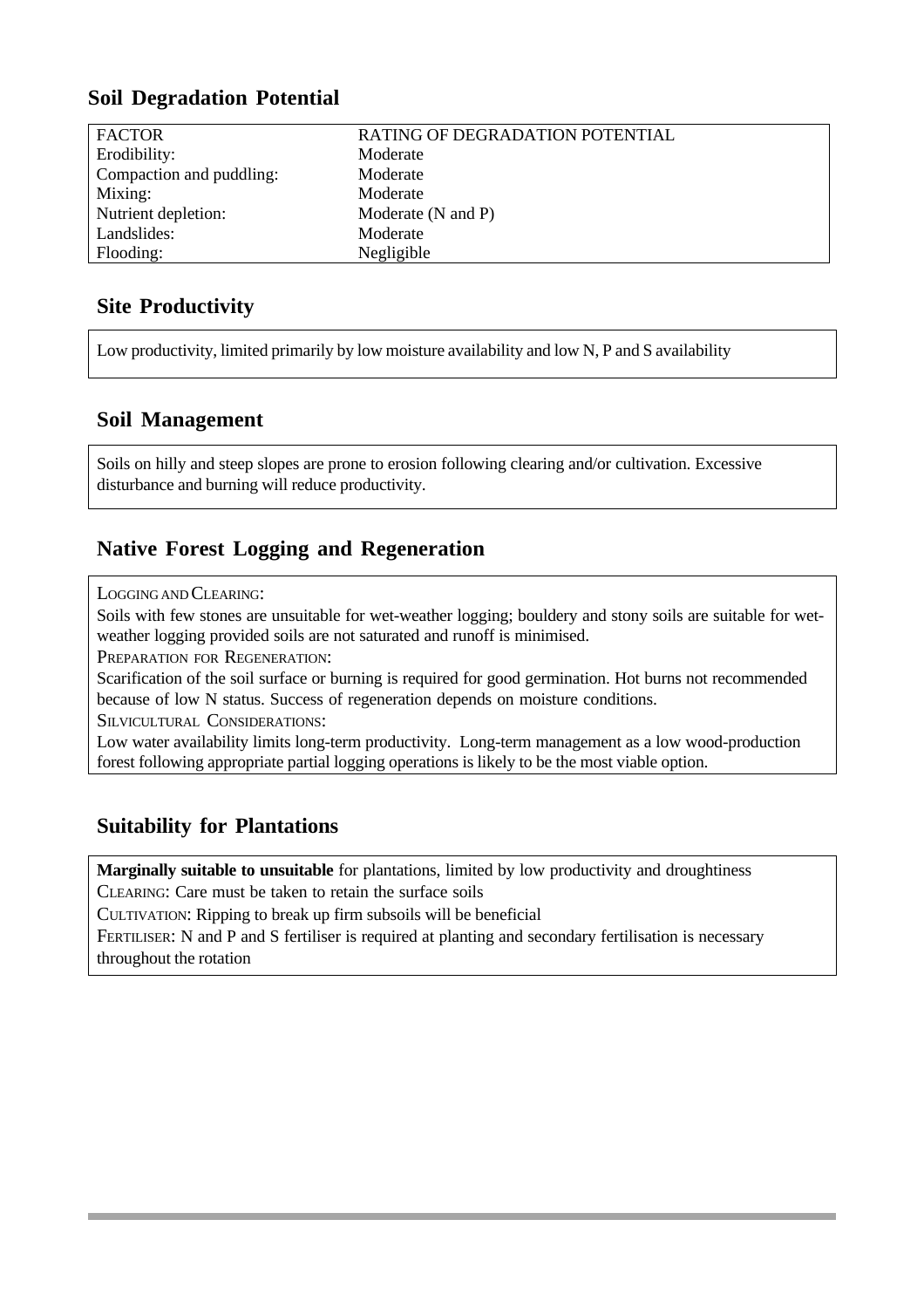# **Profile**

*Authors*: MDL and PDM *Date*: 21.9.00 *Location*: West side of Buckland Road, Driscolls Hills, 4.5 km north of Buckland *Map reference*: Sheet 5428 (Buckland) 563 866 *Landform*: Midslope of hilly gully side 100 m long *Vegetation*: *Eucalyptus globulus, Acacia dealbata*, saggs, native cherry, grasses *Parent material*: Dolerite colluvium on in situ-dolerite, with aeolian quartz sand in A horizon *Drainage*: Well drained *Slope*: 18° *Aspect*: Northeast *Altitude*: 150 m *Photographs*: PDM 10-00-4 (site); 9-00-13a (profile)

#### *Australian Soil Classification*: **Eutrophic Brown Chromosol**

| A <sub>1</sub> | $0-21$ cm  | Dark greyish brown (10YR4/2) (moist) silty loam; 15% subrounded gravels 10-  |
|----------------|------------|------------------------------------------------------------------------------|
|                |            | 40 cm diameter; weak strength; weak 1-2 mm subangular blocky structure;      |
|                |            | abundant fine roots; NaF 0/5.                                                |
| B <sub>2</sub> | $21-40$ cm | Brown (7.5YR4/3) (moist) medium clay; 15% subrounded gravels 10-40 cm        |
|                |            | diameter; weak strength; strong 5-15 mm blocky structure; prominent dark     |
|                |            | brown (7.5YR3/2) clay skins on block faces; many fine roots; NaF 0/5.        |
| B <sub>3</sub> | $40-60$ cm | Brown (7.5YR4/4) (moist) coarse sandy loam; 10% subrounded gravels 10 cm     |
|                |            | diameter; firm strength; weak 3-8 mm blocky structure breaking to 2 mm       |
|                |            | blocky; prominent dark brown (7.5YR3/2) clay skins on block faces; common    |
|                |            | fine roots; NaF 0/5.                                                         |
|                | 60-100 cm  | Strong brown (7.5YR5/6) (moist) coarse sandy loam; 30% light olive brown     |
|                |            | (2.5Y5/3) mottles 20 mm diameter, below 80 cm depth; firm strength; massive; |
|                |            | 10% subrounded gravels 10 cm diameter; few roots; NaF 0/5; in situ weathered |
|                |            | rock.                                                                        |

# **Laboratory Analyses**

| <b>Horizon</b> | <b>Depth</b><br>(cm) | pH<br>(H <sub>2</sub> O) | <b>Total</b><br>$\mathbf C$<br>(%) | <b>Total</b><br>N<br>(%) | C/N | <b>Colwell</b><br>P<br>(mg/kg) | <b>Total</b><br>$\mathbf P$<br>(mg/kg) | P retn.<br>(%) | $SO4-S$<br>(mg/kg) | Water-<br>stable<br>aggreg.<br>$(\%)$ |
|----------------|----------------------|--------------------------|------------------------------------|--------------------------|-----|--------------------------------|----------------------------------------|----------------|--------------------|---------------------------------------|
|                | $0 - 30$             | 6.2                      | 3.22                               | 0.20                     | 16  | 4                              | 170                                    | 15             |                    | n.d.                                  |
| A1             | $0 - 21$             | 6.0                      | 5.13                               | 0.30                     | 17  | 6                              | 205                                    | 17             |                    | 47                                    |
| B2             | 21-40                | 6.5                      | 1.95                               | 0.15                     | 13  | 3                              | 89                                     | 30             |                    | 64                                    |
| B <sub>3</sub> | $40 - 60$            | 6.7                      | 0.40                               | 0.04                     | 10  | n.d.                           | 266                                    | 19             | $\theta$           | 65                                    |
| $\mathbf C$    | 60-90                | 7.1                      | 0.13                               | 0.02                     | 8   | n.d.                           | 243                                    | 14             | $\theta$           | 62                                    |

| <b>Horizon</b> | Depth    | Exch. Ca                     | Exch. Mg       | Exch. K                      | Exch. Na                     | <b>CEC</b>                   | BS     |
|----------------|----------|------------------------------|----------------|------------------------------|------------------------------|------------------------------|--------|
|                | (cm)     | $(\text{cmol}(+)/\text{kg})$ | $(cmol(+)/kg)$ | $(\text{cmol}(+)/\text{kg})$ | $(\text{cmol}(+)/\text{kg})$ | $(\text{cmol}(+)/\text{kg})$ | $(\%)$ |
|                |          |                              |                |                              |                              |                              |        |
|                | $0 - 30$ | 14.68                        | 4.71           | 0.25                         | 0.20                         | 18.4                         | 108    |
| A1             | $0 - 21$ | 15.68                        | 4.38           | 0.34                         | 0.19                         | 22.0                         | 94     |
| B <sub>2</sub> | $21-40$  | 16.31                        | 8.04           | 0.08                         | 0.41                         | 23.7                         | 105    |
| B <sub>3</sub> | $40-60$  | 12.12                        | 6.54           | 0.05                         | 0.69                         | 17.5                         | 111    |
| $\mathcal{C}$  | 60-90    | 11.71                        | 6.74           | 0.02                         | 0.61                         | 16.2                         | 118    |

Analytical methods were those of Blakemore *et al*. (1987), Laffan *et al*. (1996) and Rayment and Higginson (1992), with variation of methods for C, N and  $SO_4$ -S (details available from P. D. McIntosh, Forest Practices Board).